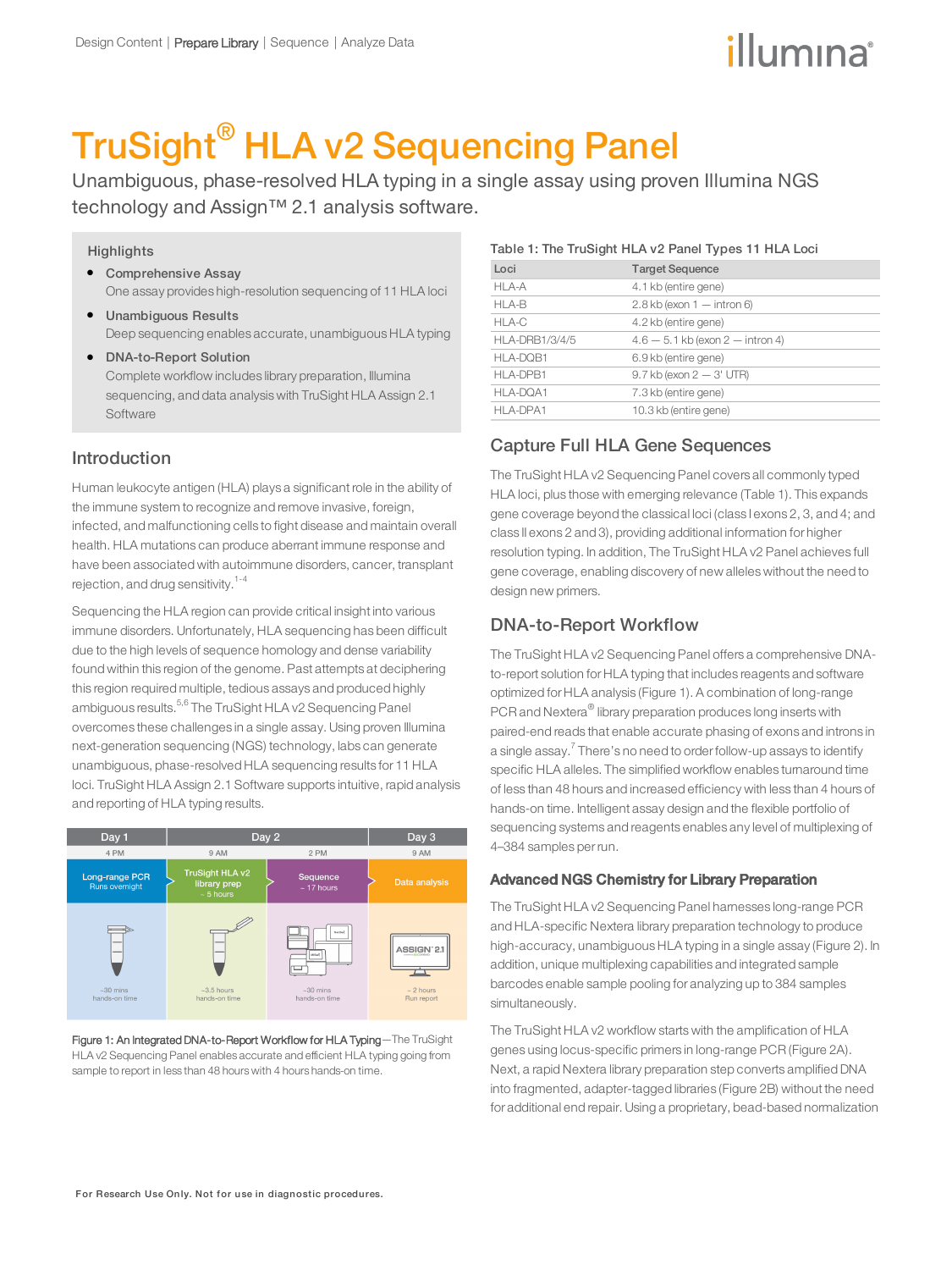technique, the TruSight HLA v2 workflow enables normalization of all amplicons en masse. This eliminates the need to quantify and normalize each amplicon individually, significantly reducing hands-on time. Other NGS-based HLA typing methods circumvent this by normalizing only a few samples and then applying that average to the entire pool. However, this presents a problem as not all samples, loci, and alleles will amplify equally, possibly introducing errors into the HLA typing. The proprietary, bead-based normalization technique employed by the TruSight HLA v2 Panel is fast, requires no specialized instrumentation, and is more amenable to automation. The entire library prep protocol (Figure 3) requires less than 4 hours of hands-on time.





Figure 2: The TruSight HLA v2 Assay-The TruSight HLA v2 Sequencing Panel harnesses long-range PCR and HLA-specific Nextera library preparation technology to produce high-accuracy, unambiguous HLA typing in a single assay.



Figure 3: TruSight HLA Library Preparation Protocol - The TruSight HLA v2 library preparation protocol proceeds from DNA to sequencer in ~16 hours with <4 hours of hands-on time.

#### Versatile Sequencing Options with Illumina Desktop **Sequencers**

Prepared libraries are loaded directly onto a MiniSeq™, MiSeq®, or NextSeq® System for sequencing (Figure 4). The HLA locus is sequenced with high-quality, paired-end  $2 \times 150$  bp reads, enabling use of dense polymorphisms to assign phase accurately. This allows unambiguous HLA typing results to be derived directly from the sequencing data. From sample to report, the process is completed in less than 48 hours.

#### Optimized Data Analysis with TruSight HLA Assign 2.1 **Software**

On-instrument software analyzes sequence data generated from TruSight HLA v2 libraries. The HLA amplicons for each sample are pooled into a single barcoded library resulting in one pair of FASTQ files per sample. After demultiplexing and FASTQ file generation, files are loaded directly into TruSight HLA Assign 2.1 Software for alignment.



Figure 4: Flexible Sequencing Options with TruSight HLA-The TruSight HLA v2 Sequencing Panel is compatible with the Illumina portfolio of desktop sequencers.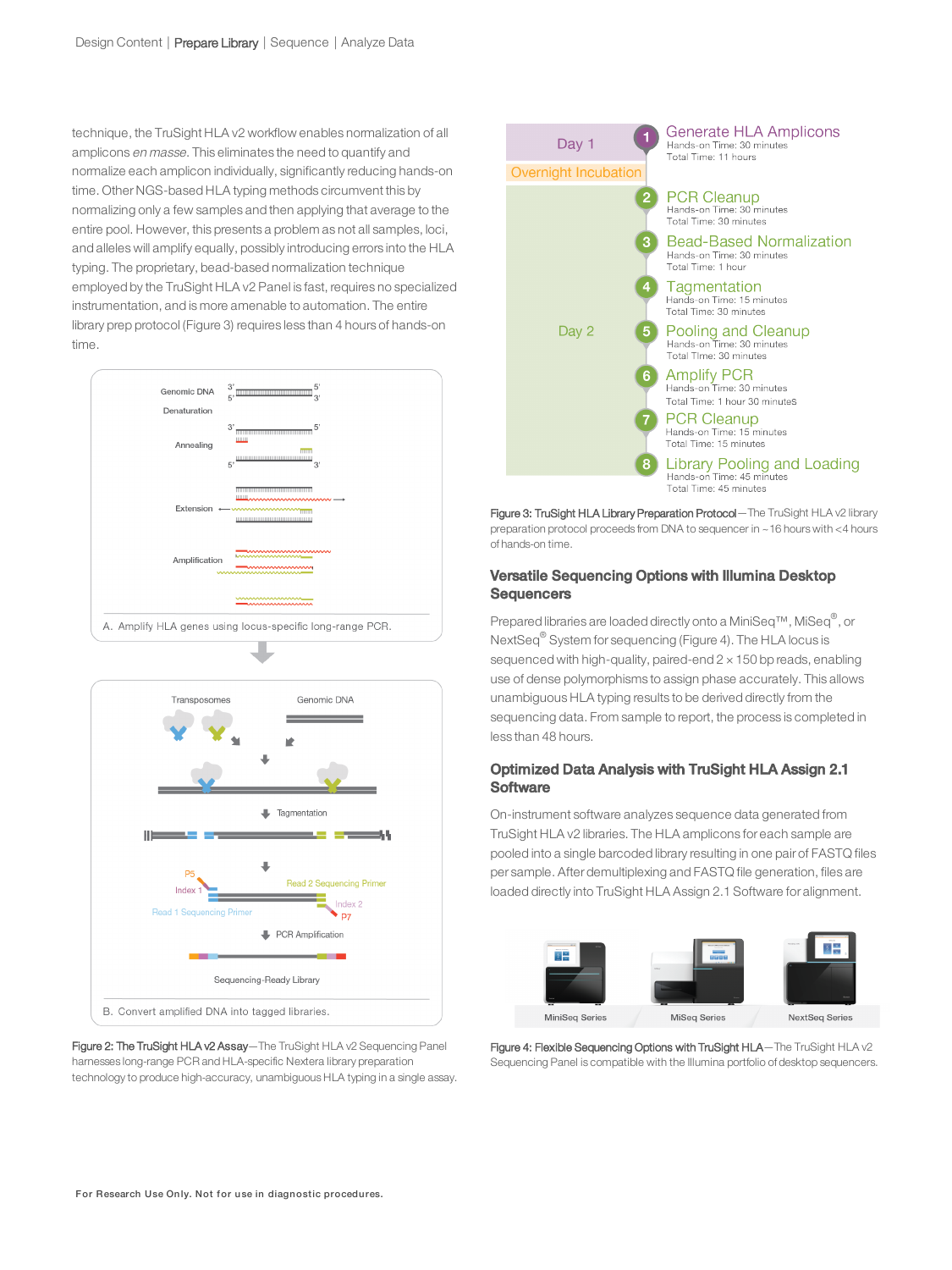After the initial alignment, all heterozygote positions are phased. Phased alignments are then referenced against the International lmMunoGeneTics Information System (IMGT)/HLA database $^{\rm 8}$  to produce high-confidence HLA typing results. The Assign software is optimized specifically for use with the TruSight HLA v2 Sequencing Panel. It allows the import of sequences from multiple samples and loci into a user-friendly interface with:

- A summary panel providing a unified view for rapid identification of loci requiring more in-depth analysis
- l A results panel displaying the most closely matched alleles, allowing for quick confirmation of rare alleles without having to search for related (common, well-documented) CWDalleles
- Reads, alignments, and reference views with a rich set of tools for in-depth analysis, alleviating the need for external resources and tools

TruSight HLA Assign 2.1 Software provides flexible options for postanalysis reporting of results independent of backend system compatibility of the user. The sample report highlights CWDalleles and includes P and G groups, audit trails, and user edits reporting selections. By hamessing TruSight HLA Assign 2.1 Software, the TruSight HLA v2 Sequencing Panel offers a complete solution for HLA typing.

# High-Accuracy HLA Typing

To demonstrate the high-quality typing achieved with the TruSight HLA v2 Sequencing Panel, 72 samples with a total of 959 reference alleles were analyzed forthe calculations of accuracy and ambiguity rate using the panel. Generated results were compared to typing results from previous experiments and alternate methods provided with the International Histocompatibility Working Group (IHWG)<sup>9</sup> reference panels (Table 2).

#### **Samples**

Samples from the following sources were used forthe comparison study:

- **•** 11 samples from the IHWG Consanguineous Reference Panel comprised of cell lines from 48 DNA samples from the 10th workshop indicated to be HLA homozygous by descent
- 37 samples from the IHWG Sequence Polymorphism (SP) Reference Panel, a combination of 51 DNA samples (also includes 4 samples that overlap with the Consanguineous Reference Panel) typed using the highest frequency sequence-specific methods possible at the time of the 13th workshop
- 13 samples from the IHWG Anthropology Reference Panel composed of 15 samples (also includes 10 samples from the SP Reference Panel) from different regions of the world
- 9 samples from Centre d'Etude du Polymorphisme Humain (CEPH) cell lines with SBT-derived high-resolution HLA typing available
- **1** additional sample from the 10th IHWG Workshop, 4 additional samples from the 12th IHWG Workshop, 11 additional samples from the 13th IHWG Workshop, and 2 samples from the IHWG Null Sample Repository

#### **Results**

TruSight HLA v2 typing results show high accuracy (Figure 5A) compared with the reference panel. Of the 72 samples, 959 alleles had published reference typings available for calculations of concordance and accuracy, 907 (94.58%) alleles were concordant with the reference typing, 42 (4.38%) references were modified based on increased coverage, literature references, or both and have been shown to be accurate results, 5 (0.52%) alleles had novel exonic variants, 5 (0.52%) alleles required editing of 1 to 3 base postions, and these last 5 alleles were not considered accurate. Ambiguity rate was calculated using all 1294 alleles typed in the study, resulting in a 3.17% ambiguity rate (Figure 5B).





DPA1 DPB1 DQA1 DQB1 DRB1 DRB3 DRB4 DRB5

 $0<sub>0</sub>$ Total  $\overline{A}$  $\overline{B}$  $\mathsf C$